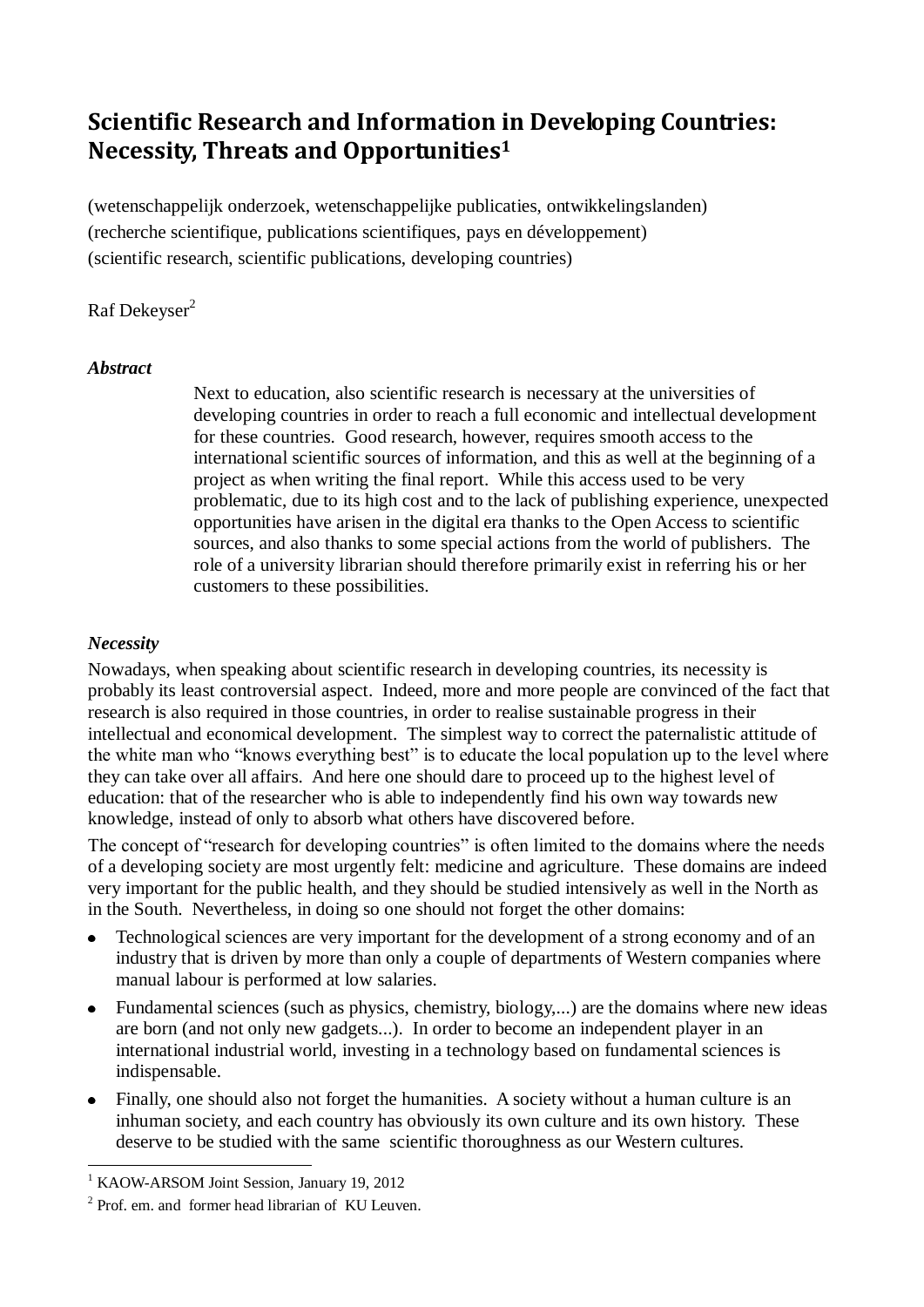For these reasons, one should also invest seriously in those domains, and not only in education but also in research. Research laboratories are the workshops where scientists are trained who might one day make an industry successful, they are the breeding grounds for new talent!

## *Scientific Research and Information*

The progress of scientific research via various projects is commonly described as a repetition of cyclic processes. There are a number of variations of the steps that compose these processes, but essentially they all contain the following ingredients:

- The collecting of information: making an inventory of what at present is available as universally accepted knowledge in relation with the subject that will be investigated.
- Definition of the problem: determine what is still missing in this knowledge, or in its understanding.
- Design of a research project: decide on the strategy that will be used to tackle the problem.
- The real research activity: this can be of an experimental nature, or a theoretical analysis, or the collection of new data, etc...



- Analysis of the results, interpretation, formulation of a hypothesis that could explain the obtained results or that could bring a new understanding.
- Final formulation of the conclusion and reporting of the results and conclusions: this means a publication with which the newly acquired knowledge is being added to the "universal database of knowledge".

Therefore, the information of scientific knowledge is intrinsically connected with all scientific research: it is its starting point but also its final destination, respectively through reading and publication. The universal knowledge was traditionally stored in the world-wide collections of books and journals of our research libraries; nowadays we are witnessing a shift towards the huge virtual library of digital resources. Information is the strongest common feature of all scientific research. The precise nature of everything that is going on between these starting and end points is strongly domain specific, and very often people commit errors of judgement when commenting from the point of view of their own domain what is happening in a different domain... In the rest of this paper we will mainly discuss the common information aspect of scientific research.

An immediate consequence of this analysis is that – when we say that scientific research is necessary for developing countries – this automatically means that all possible scientific information should be available and this as complete as possible. It also means that at the end of each research project there should be a sound publication about the results. Unfortunately, both requirements are often confronted with severe problems!

## *Threats*

The biggest threat for scientific research in developing countries is not the scarcity of financing, nor the often poor training of the students; it is the absence of information, and this in both discussed directions: the availability of information and the communication of newly obtained information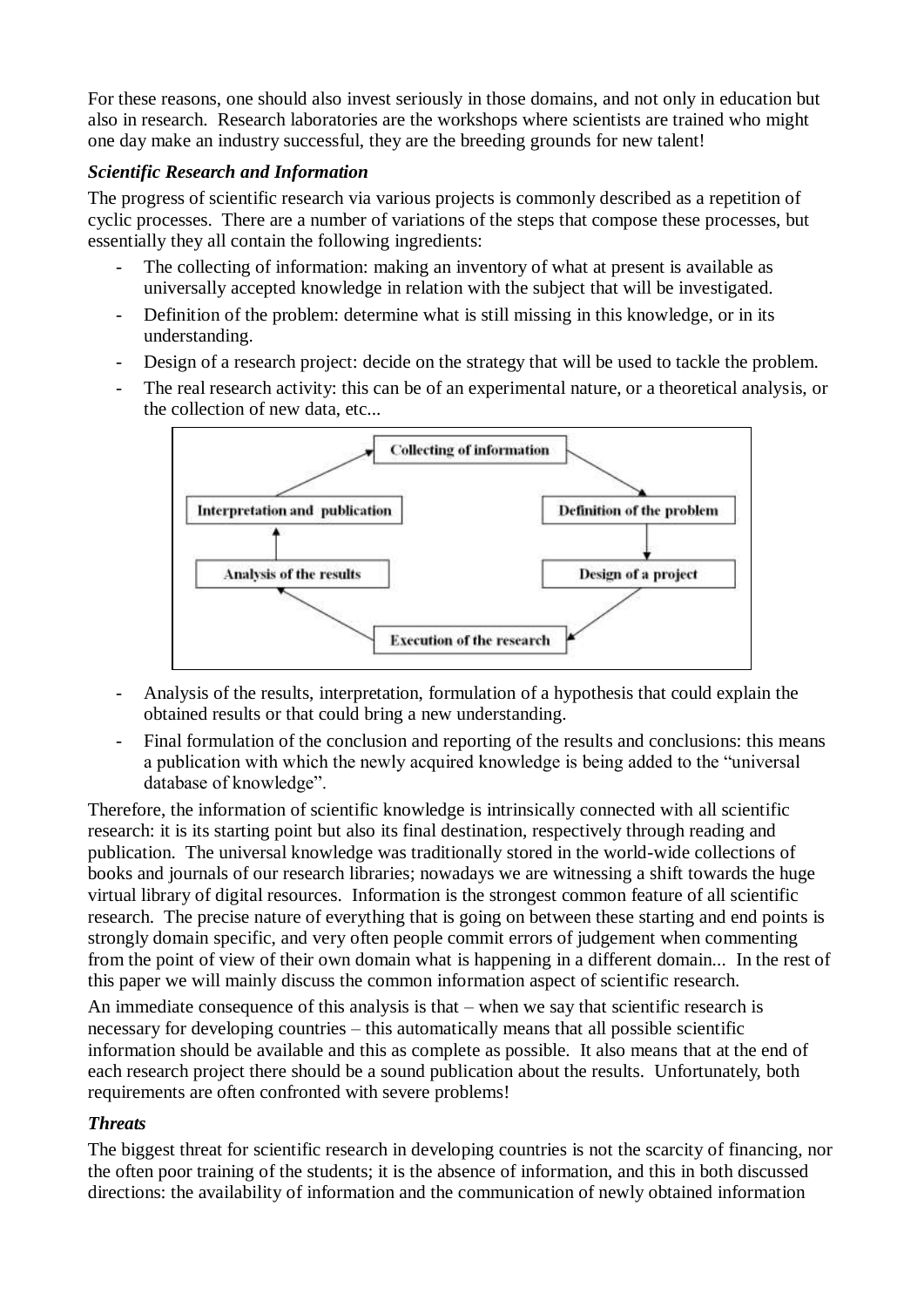(or: reading and writing).

It is completely pointless to invest in a research project when it is impossible to implement the initial and/or the final phase of the cyclical project process. Without adequate possibilities for the acquisition of information there is a too high a risk that the research will only rediscover already available knowledge, or – and this is even worse – that it will be derailed into false conclusions when it is based on not certified assumptions.

The three most important channels for the dissemination of scientific information are, in increasing order of reliability:

- Personal communications
- Conference contributions
- The scientific literature (journals, books,...)

Participation in international conferences is very expensive, due to the travel costs, the high registration fees and the fact that they often are organised in big cities with pricey hotel accommodation. Books, on the other hand, seldom contain the most recent information in highly competitive domains, and scientific journals have become extravagantly expensive, so that even most universities in the Western world are struggling with their library budgets in order to satisfy the needs of their researchers. The almost total absence of scientific information sources has therefore always been the first and worst threat for the research capabilities of developing countries.

There is a second threat in the end phase of the research, i.e. the reporting. Research without valorisation through the communication of the obtained results to the stakeholders is a waste of money and of effort. The stakeholders can be very diverse: for local problems, of course, the local stakeholders are most important, but nevertheless also the world-wide society has the right to be informed about the newly acquired scientific knowledge, such that future researchers might continue to build on it and in this way continue the cyclic process.

Researchers from developing countries experience great difficulties in order to have their articles accepted in our journals, and this for various reasons:

- Often they do not know those journals.
- The publication charges can be very high.
- Submitted papers are often rejected, because the research results are considered not to be sufficiently interesting (with or without good reason), or because the authors do not dispose of the necessary skills to write a text in the language and style required by the journal.

Several universities have started publishing their own research journals, and they consider this to be a prestigious proof of their excellence. However, most often these journals are based on very local selection procedures without any serious guarantee for quality, and they very seldom have a noticeable international dissemination. As a consequence, there is no international reporting about the research performed, and this research may be considered as a pure waste of time, except maybe for a number of local applications or as training ground for the researchers involved.

## *Opportunities*

Maybe all this is sounding rather negative and depressing. Fortunately, it rather describes the situation of about 20 years ago, when the Internet was still in its infancy and when digital journals were still a distant dream. In the meantime, the Internet has been well established and it is also available in a large part of the developing world. It can even be expected that the remaining black holes will be filled up in the coming 10 or 20 years, delivering universal access. Of course, the Internet has also given rise to false hopes, and this was especially true in the developed world. Universities and researchers hoped that all their financial problems concerning the high prices of the scientific information delivery would now be solved. And in a certain sense, these problems could have been solved, except for the fact that – for reasons of prestige and for improving their own c.v.'s – most universities and researchers remain attached to the commercial journals that continue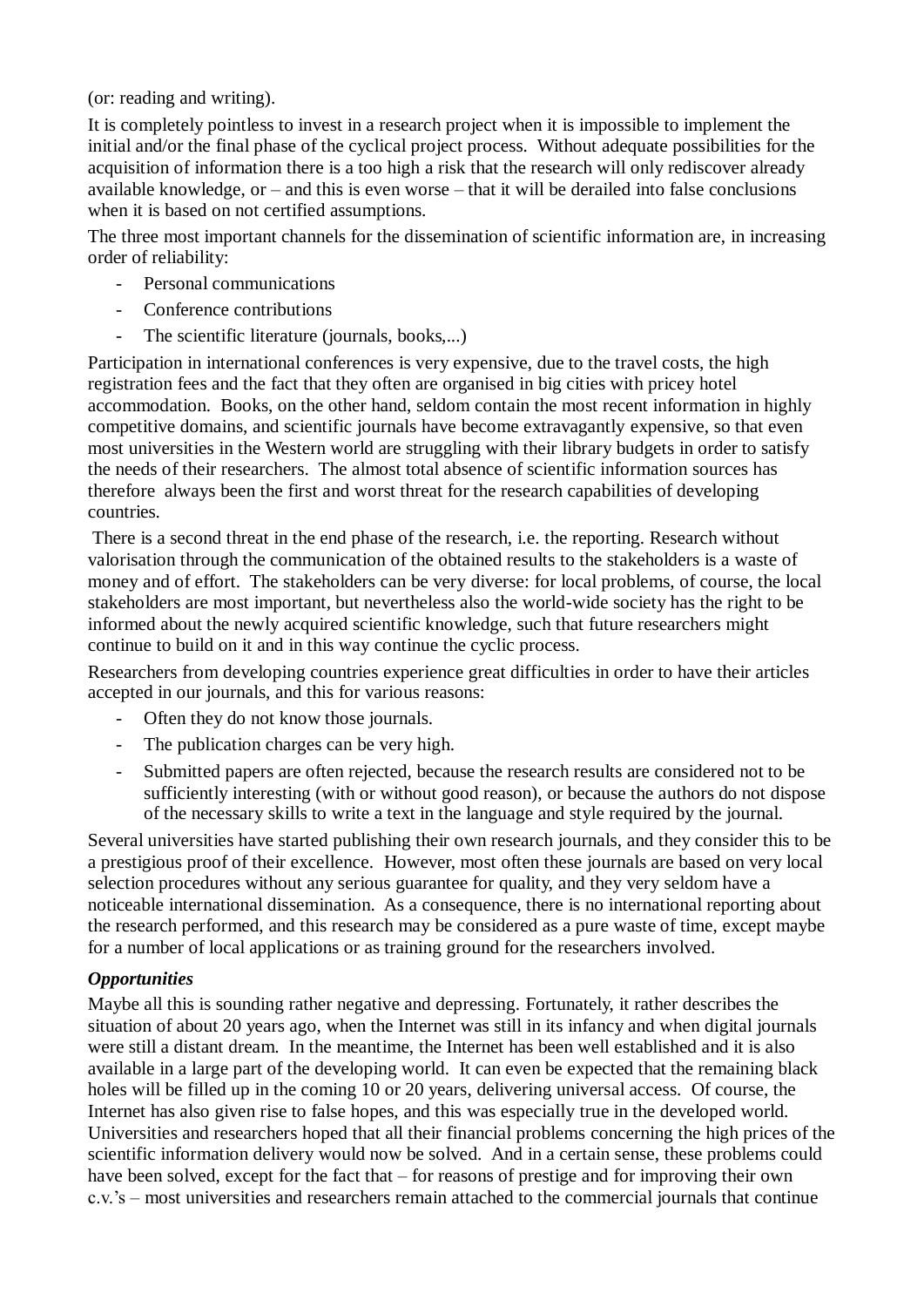to charge ever increasing subscription prices for the electronic versions of their journals. Nevertheless, there have been a number of developments that were very beneficial for the poor developing countries:

- *The packages of free journals.*

Some of the most important commercial journal publishers have collaborated (under the name "research4life") to offer a number of packages of journals, either for free (for the poorest countries) or for a very low price (for the somewhat less poor). The best known package is HINARI, containing for the moment already more than 8,000 scientific sources in the biomedical sciences (a couple of thousand journals, but also books and databases). Access is free for countries belonging to the list of "Least Developed Countries" of the United Nations, and for those whose GNI is lower than 1,600 \$ per inhabitant. Most African countries fall in this category. There is a second list (for countries with a GNI below 5,000 \$ per inhabitant): institutes from this list must pay a yearly contribution of 1,000 \$ in order to get access to the whole package.

There exist analogous packages in agriculture (AGORA with 1,900 journals), in environmental sciences (OARE with more than 4,000 journals) and in general sciences (ARDI), each time with analogous conditions for access. These packages certainly offer a great help in many countries, but there remain nevertheless several problems. Some countries experience enormous differences in wealth, when the majority of the population suffers from extreme poverty while an upper layer of rich people has access to private and rather rich universities. In such countries the publishers preserve the right to refuse the free access to the packages described above, and not only for those rich universities, but for the whole country. A first example can be seen in the Philippines, which officially should be in the second list, but which does not get access to those packages. Another example is Peru, where the situation is slightly less dramatic: they are in the second list and their universities have access through a subscription partly subsidized by the government; in spite of this, however, Elsevier refuses to give access to their information, except for the titles and abstracts: in this way they abuse from those free packages in order to make publicity for their pay-on-demand facility.

Besides those packages composed by the publishers, there are also initiatives from international organisations giving help to libraries in developing countries, such as INASP with its PERiiprogramme, and a similar initiative from EiFL. Also here a number of journals in the humanities and in the exact sciences are offered at strongly reduced prices, with the help of a special interface from EBSCO

- *The Open Access movement.*

"Open Access" is the system through which researchers and/or publishers arrange that through the Internet world-wide free access is given to their publications, with ideally on top of that a copyright licence (e.g., via a Creative Commons statement) permitting the readers to download and use those texts, as long as proper reference is given to the original author(s). The two most important channels to realise such a system are called the golden and the green road, respectively.

The golden road consist of the publication in an electronic journal that is freely accessible, and the "Directory of Open Access Journals" (DOAJ) already mentions more than 8,000 peerreviewed OA journals. The most prestigious ones are certainly those of the Public Library of Science (PLOS) and they have very high impact parameters. There exist also large packages of such journals, as e.g. those from BioMed Central, and there is an important contribution from the developing world with the Latin American SciELO and Redalyc and the African AJOL. Some of these OA journals have the disadvantage to charge sometimes high publication charges (as an alternative for the revenue from subscriptions), but most of the mentioned packages from the developing world do not do this. Also our own *Tropicultura* is playing an exemplary role in this respect!

The green road in some sense originated from an initiative by the high energy physicists, who in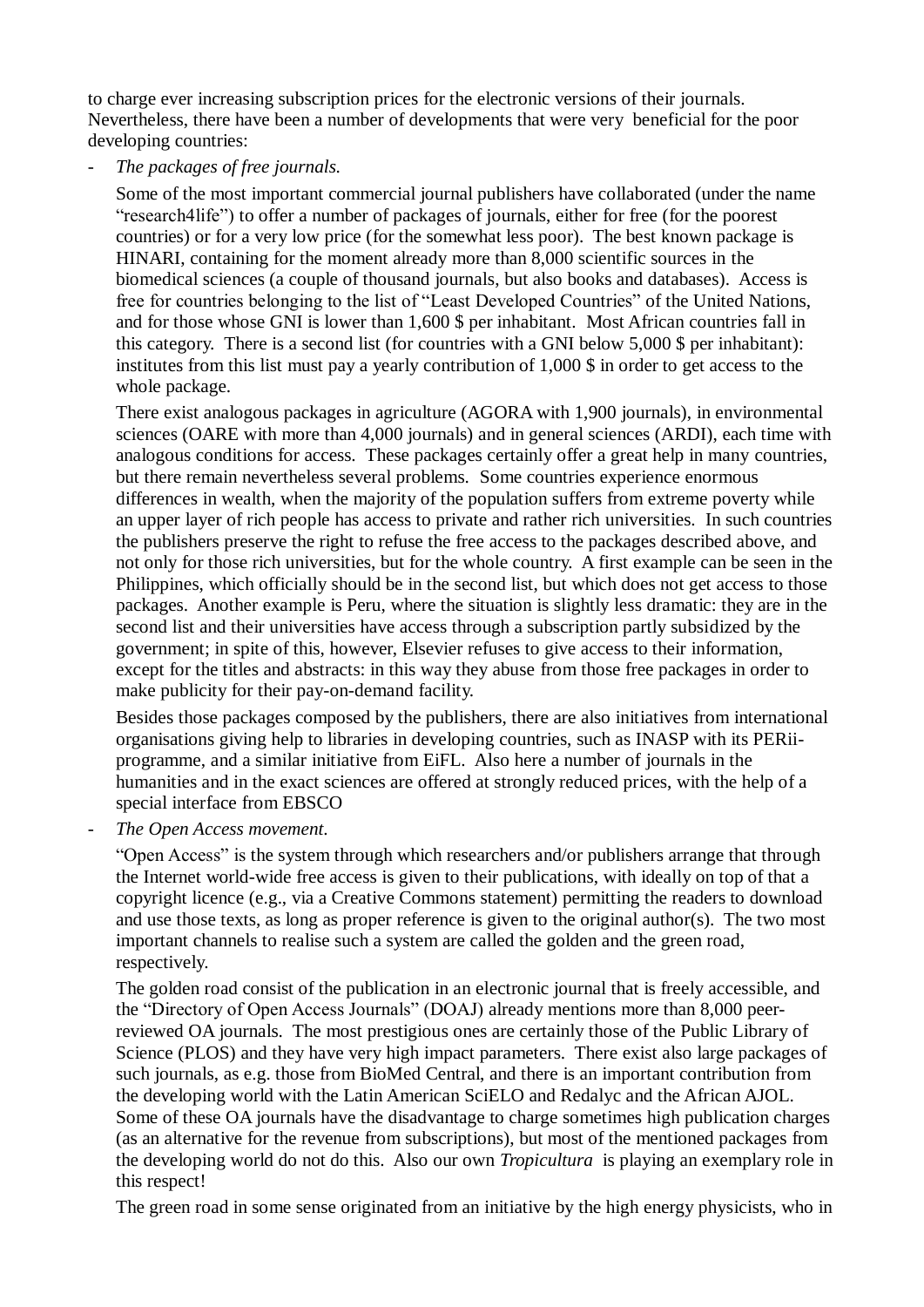1991 established a central website where all researchers in this domain could upload a preprint of their publications. This database (the ArXiv) is still alive, is now open for a much broader domain of sciences and contains already more than 770,000 articles. Without any doubt, this database has contributed considerably to the very fast development of this branch of physics. Since it seemed impossible to generalise this model unto all other domains of sciences, another model was developed in which all universities should set up their own database (called a *repository*) with the publications of their own researchers. All these databases could then be linked together in a virtual way through a common protocol that allows web harvesters to collect the metadata of all these articles into one huge database. (The harvester BASE from the university of Bielefeld, e.g., already contains information about 37 million articles, coming from more than 2,240 institutes.) Most of these articles are at the same time submitted to a regular journal, where they undergo the normal peer review process.

Both the golden and the green road continue growing. Some people feel that this growth is still too slow, but nevertheless their successes after less than 20 year are remarkable. In Latin America we also see some initiatives (like Red Clara) to foster the green road through the stimulation of institutional repositories and the signing of collaborative agreements.

The fundamental reason why scientists make their contributions world-wide available in Open Access is twofold: on the one hand it provides a fast and broad dissemination of their work, and on the other hand they are convinced of the fact that science can only prosper thanks to the accessibility without barriers to all acquired knowledge. We cannot further expand on these arguments within the scope of the present article, but it is quite obvious that these initiatives have indirectly an extremely useful effect on the information possibilities for the developing world. The only requirement to get access to this wealth of information is the access to the Internet; this is already available, or it is arriving at full speed very soon.

#### *Conclusions*

The most important conclusions that I would like to draw from the discussion above are related to the scientific institutions and their libraries, which in developing countries all too often still concentrate exclusively on the traditional way of information delivery. For this reason a lot of attention is given to these problems in the programmes for University Development Cooperation of VLIR and similar organisations. Special points of attention are the following:

- The primary role of scientific libraries and their staff is to provide scientific information to the students and researchers of their universities. Their paper library collections are in general rather modest, and little money is available for the acquisition of electronic resources. Open Access, on the other hand, offers their users a very valuable collection of information, compared to which their own collections are almost negligible. The main problem is that these sources are often unknown to them, unless they find something by accident while 'googling'. Therefore, it is the task of the librarian and information responsible to point their users to these possibilities and to arrange an easy access to all these OA websites, e.g., through the website of the library. This implies a full overhaul of the concept and functioning of a university library.
- Also for their own publications (however modest they may be) these universities should try to use the possibilities of Open Access, in order to reach a much broader audience than with their poor local journals. Initiatives such as SciELO, AJOL and analogous initiatives in Asia help existing journals to transform themselves into free electronic journals that can be produced at a minimal cost.
- At the same time they should try to set up institutional repositories in Open Access, conform to the OAMHP protocol for the exchange of metadata. Several Open Source software programmes are available for this purpose, and it can also be organised in a collaborative network. In this way it will be possible to discover their publications through the international harvesters. It is very remarkable that here an extra obstacle sometimes has to be removed, because local researchers are afraid to offer their publications through these channels: they fear wrongly that